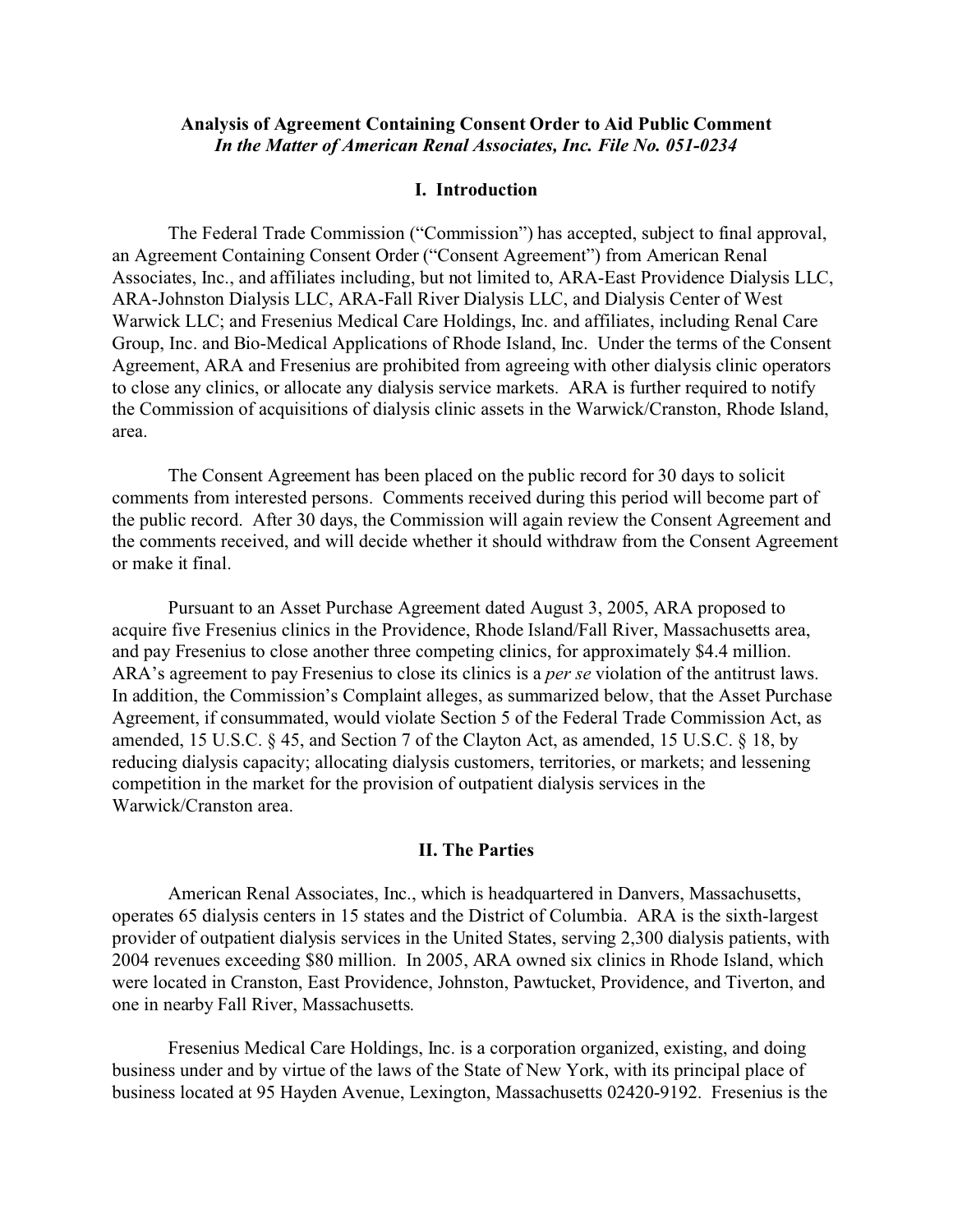parent of entities that are parties to the Consent Agreement, including Renal Care Group, Inc. and Bio-Medical Applications of Rhode Island, Inc.

#### **III. The Asset Purchase Agreement**

ARA and Fresenius entered into an Asset Purchase Agreement dated August 3, 2005, under which Fresenius agreed to sell five clinics located in Rhode Island – the Wakefield, Westerly, Woonsocket, Warwick, and West Warwick clinics – to ARA for \$2,759,000. The agreement also required Fresenius to close its clinics in East Providence and North Providence, Rhode Island, and in Fall River, Massachusetts, in exchange for ARA's payment of \$1,641,000. The parties terminated this agreement on March 13, 2006, after the FTC staff raised antitrust concerns.

# **IV. The Complaint**

# *A. Agreement Between Competitors to Close Clinics*

The Commission's complaint charges that first and foremost, the agreement between Fresenius and ARA – competitors in the provision of outpatient dialysis services – to close three Fresenius clinics was a horizontal agreement to eliminate competition and to reduce dialysis capacity in the three affected areas. Each of the Fresenius clinics to be closed was located close to a competing ARA outpatient dialysis clinic. The parties memorialized their agreement in a written contract, listing each Fresenius clinic to be closed and the specific amount of money to be paid by ARA for closing each clinic, and allocating each amount to the ARA clinic closest to the clinic to be closed. The parties further agreed that Fresenius would not reopen any outpatient dialysis clinics within 10 to 12 miles of the closed facilities for at least five years, and would attempt to enforce the non-compete provisions of its agreements with the medical directors of the closed facilities for ARA's benefit, preventing those physicians from serving as medical directors for any potential new entrant.

Agreements to pay a competitor to exit a market, such as the one negotiated by ARA and Fresenius, are per se unlawful. Indeed, the parties offered no competitive justification for their conduct, and it is unlikely that there is any plausible justification for such an agreement. Such a naked restraint, like a market division agreement or price fixing, is a per se violation of the antitrust laws.

# *B. Agreement to Eliminate Competition by Acquiring Clinics*

The Commission also charges that ARA's proposed acquisition of Fresenius's two Warwick, Rhode Island, facilities would have substantially reduced competition for outpatient dialysis services by eliminating competition between these Warwick clinics and ARA's nearby Cranston, Rhode Island, clinic. Outpatient dialysis services is the relevant product market in which to assess the effects of the clinic acquisition portion of the asset purchase agreement. End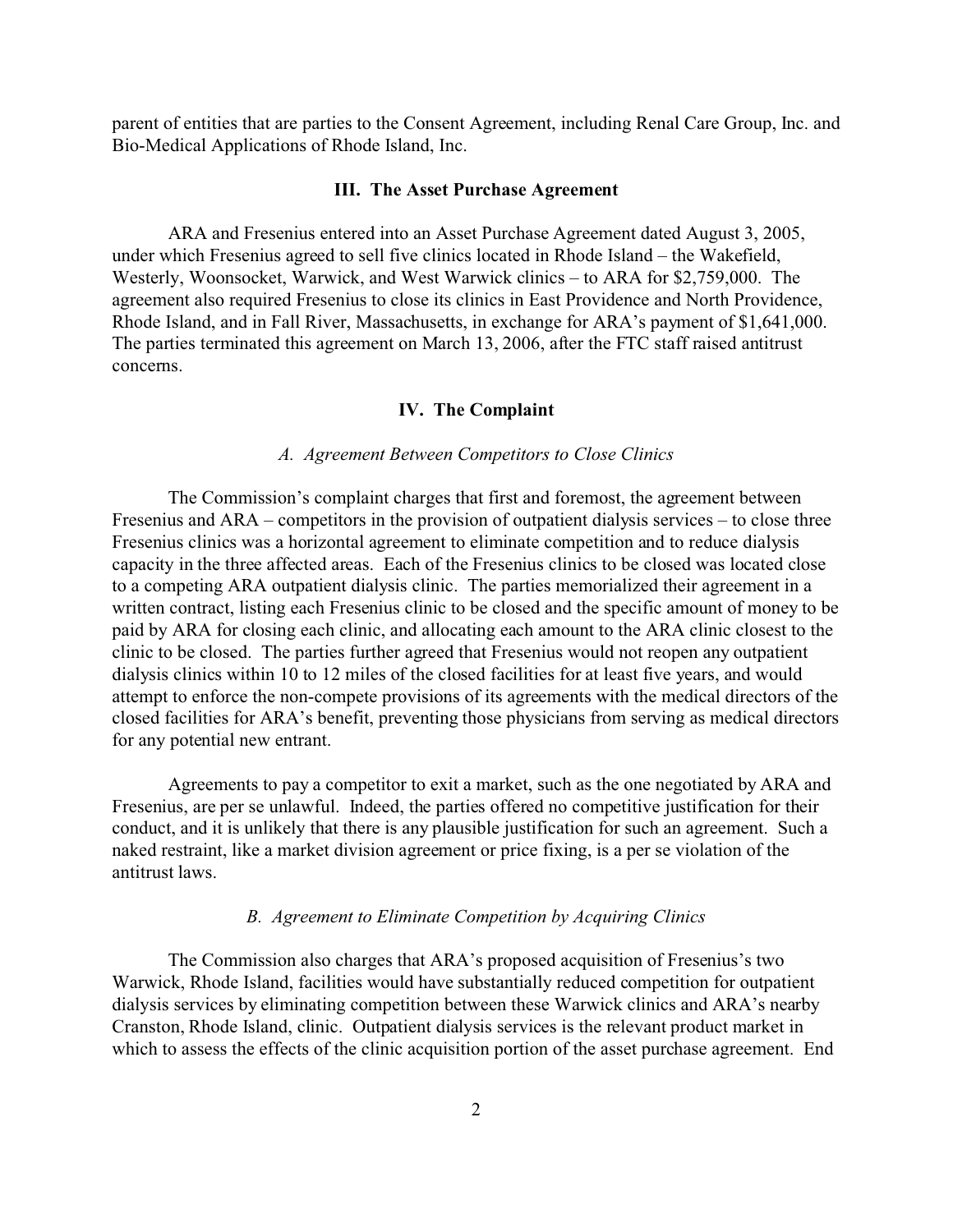stage renal disease (ESRD) is a chronic disease characterized by a near total loss of function of the kidneys, which in healthy people remove toxins and excess fluid from the blood. ESRD may be treated through dialysis, a process whereby a person's blood is filtered by machines that act as artificial kidneys. Most ESRD patients receive dialysis treatments in an outpatient dialysis clinic three times per week, in sessions lasting between three and five hours. The only alternative to outpatient dialysis treatments for ESRD patients is a kidney transplant. However, the wait-time for donor kidneys – during which ESRD patients must receive dialysis treatments – can exceed five years. Additionally, many ESRD patients are not viable transplant candidates. As a result, many ESRD patients have no alternative to ongoing dialysis treatments.

The Commission's complaint also alleges that the relevant geographic market in which to assess the competitive effects of the clinic acquisition portion of the asset purchase agreement is the Cranston and Warwick area in Rhode Island. The relevant geographic market for the provision of outpatient dialysis services is defined by the distance ESRD patients are willing and able to travel to receive dialysis treatments, and is thus local in nature. Because ESRD patients often suffer from multiple health problems and may require assistance traveling to and from the dialysis clinic, and because of the high frequency of treatments, these patients are unwilling and unable to travel long distances for dialysis treatment. The time and distance a patient will travel in a particular location are significantly affected by local traffic patterns; whether an area is urban, suburban, or rural; local geography; and a patient's proximity to the nearest dialysis clinic. The size and dimensions of relevant geographic markets are also influenced by a variety of other factors including population density, roads, geographic features, and political boundaries.

With respect to the clinic acquisition portion of the asset purchase agreement, the Commission's complaint alleges that the market for outpatient dialysis services in the Warwick/Cranston area is highly concentrated. The market has only two dialysis providers, ARA and Fresenius, and the transaction as originally proposed would result in a monopoly in the Warwick/Cranston area. The evidence shows that health plans and other private payers who pay for dialysis services used by their members benefit from direct competition between ARA and Fresenius when negotiating the rates of the dialysis provider. As a result, the proposed combination likely would result in higher prices and reduced incentives to improve service or quality in the Warwick/Cranston outpatient dialysis services market defined in the complaint. Also, the complaint alleges that in this market, entry on a level sufficient to deter or counteract the likely anticompetitive effects of the proposed transaction is not likely to occur in a timely manner. The primary barrier to entry is the difficulty associated with locating nephrologists with established patient pools who are willing and able to serve as medical directors. Federal law requires each dialysis clinic to have a physician medical director. As a practical matter, having a nephrologist serve as medical director is essential to the success of a clinic because medial directors are the primary source of referrals.